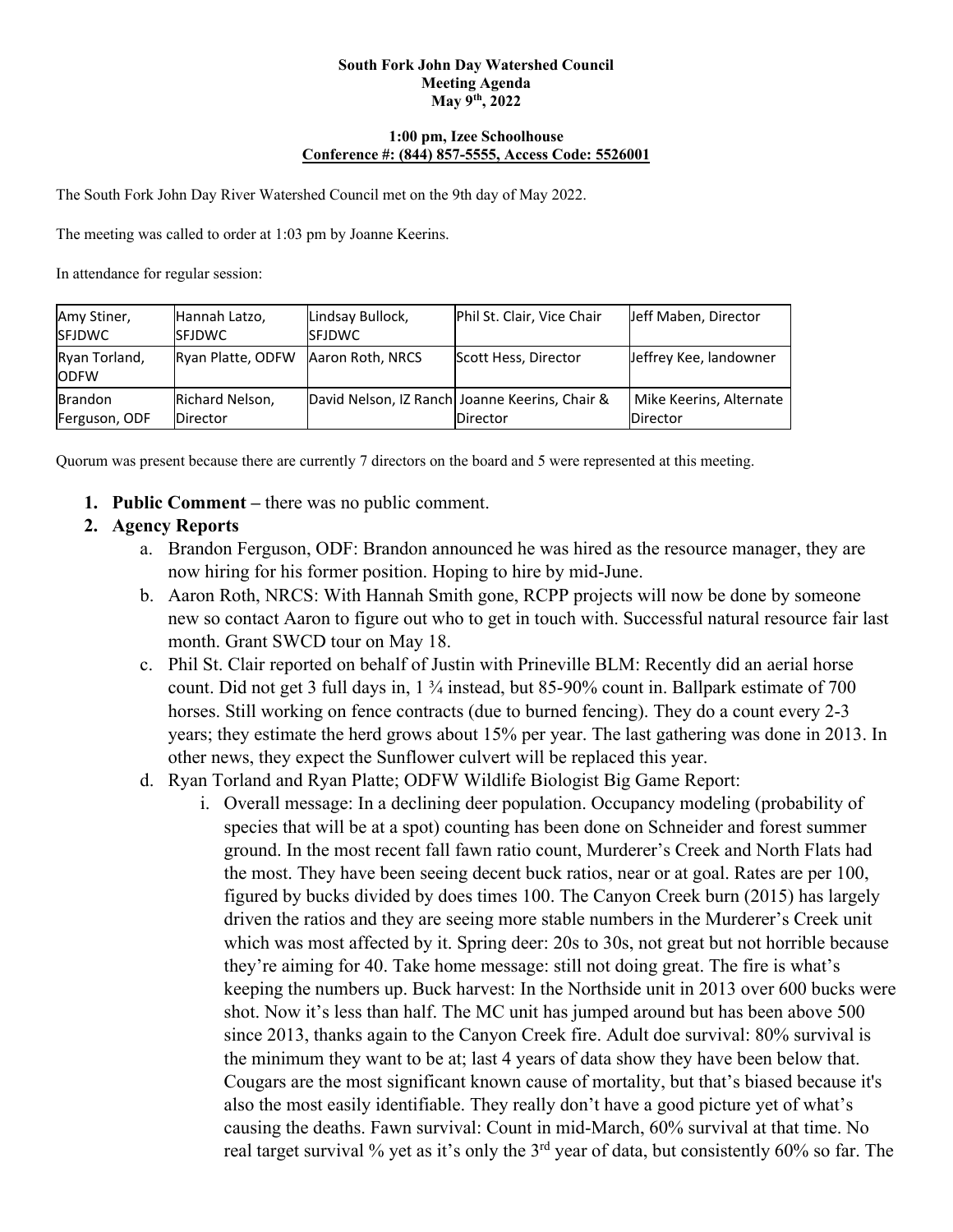fawns are collared; mortality cause is basically impossible to pin down with no technology to track it and no carcass left when they get to the collar. They want 9000 wintertime deer on MC and 15000 NS wintertime deer, but they also want to raise those numbers. Re: declining population overall: predators have been an impact to some degree; disease is a highly suspected impact looking back, as well as habitat encroachment. Predator control – more predators must be removed and on a longer time basis than expected; it is a political issue as well. Fire on summer range is good, fire on winter range is bad. Elevation affects it as well.

- ii. Elk have maintained themselves consistently and have seen less reduction in their population overall, but seeing some decline, nonetheless. At or above the objective for elk in all units. Still as low as it's ever been, though, this year, but it's only expected to be a single year, at calf ratio of 17.
- iii. Hunting season update: 2022 archery season is now controlled in all Blue Mt units. Tag numbers are about equal to what was reported being hunted last year.
- iv. Winter project: Habitat use of wintering mule deer across a juniper treated and burned landscape: Camera traps on Northside and MC through winter of 2017-18 and 2018-19. Assessed mule deer spatial (where) and temporal (when) use of juniper removal areas. 40 sites across a variety of habitats – untreated/burned, treated/burned, untreated/unburned, treated/unburned. The 1<sup>st</sup> winter, treated x burned least used, treated x unburned most used. The timing of their use did not change with winter severity, but each habitat use was different. 2<sup>nd</sup> winter had more severe weather and deer did not respond to any area, they responded to where the snow pushed them. Treated/unburned used for feed and cover, untreated/burned for feed, untreated/unburned for cover. Conclusion: Mule deer use juniper cuts that haven't burned more than areas that haven't been cut or burned. Due to loss of shrubs, mule deer need a mosaic of habitats to meet their daily requirements. Juniper projects should consider fire mitigation at the planning stage. (Annual grass treatment)
- v. Future winter projects: Continue using the camera traps to monitor deer on Schneider; record species interaction; validate population estimates; response to annual grass treatment; use of juniper cuts throughout the winter.
- vi. Summer project: Influence of wildfire and feral horse presence on mule deer summer habitat use: Summer 2019-21. Camera traps were active for 30 days at each site (game trail, closed road, open road/hiking trail). Evaluated deer habitat effected by variables of competition, vegetation, and abiotic. Best model responses were closed road and game trail. Feral horse, distance to forest edge, wildfire were most effective variables. Closed roads had most deer. More deer on east slopes than west slopes, and less deer closer to forest edge. The more feral horses that showed up in photos, the less deer there were. More deer showed up within fire perimeters than beyond it. Conclusion: Feral horse presence negatively impacts mule deer population – they aren't getting pushed out, they are declining in numbers. Wildfire benefits mule deer. Selective timber harvest can be used to create beneficial openings in the forest canopy. Although mule deer tend to occupy most (88%) of their summer range, they're still experiencing a range-wide decline, potentially indicating that the carrying capacity of summer ranges has/is declined/ing.
- vii. Future summer projects: Evaluate indirect effects of 2020 and 2021 general archery season on elk habitat use within MC and Northside wildlife management units; evaluate techniques to estimate feral horse population with camera traps; general species monitoring in Desolation ('22) and Beulah ('23) units.